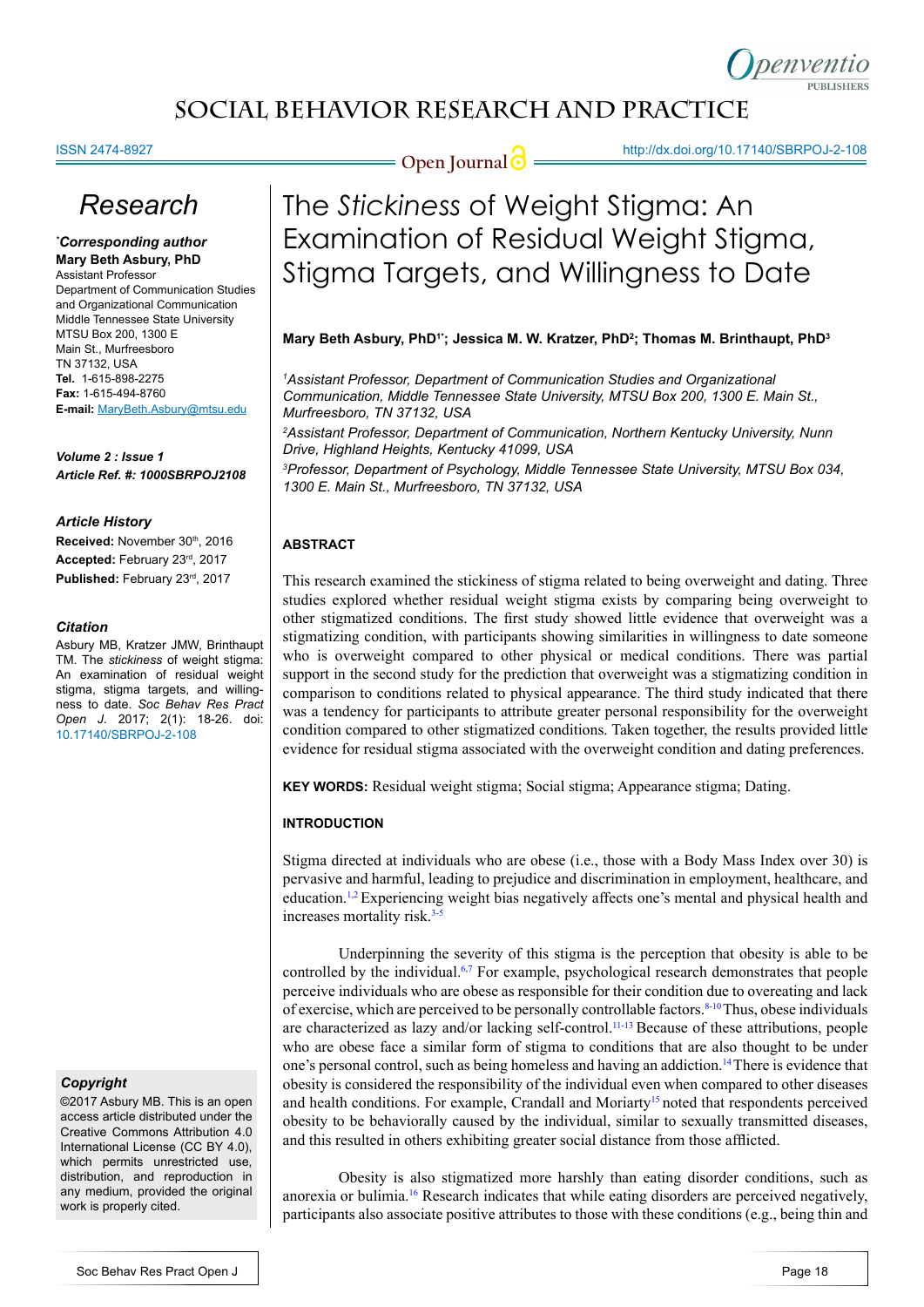

**Open Journal**

### ISSN 2474-8927 http://dx.doi.org/10.17140/SBRPOJ-2-108

#### losing weight). $17,18$

Issues of controllability are likely to affect the amount of stigma obese individuals face and contribute to obesity stigma moving from prejudice to discrimination. Interpersonal relationships are one area in which one's weight can affect outcomes, specifically in terms of romantic relationships. For example, overweight women are rated to be unattractive, unlikely to have a partner, and unworthy of attractive partners.[19-21](#page-8-2) Similarly, men are less likely to respond to dating advertisements for women who identify as obese $22$  compared to when the women identified as having drug problems.<sup>[23](#page-8-4)</sup>

This issue of weight bias in dating seems to be primarily a women's issue, with research showing that women are judged more harshly for their weight than men.<sup>21,24,25</sup> For example, Meltzer<sup>26</sup> and colleagues conducted a 4-year longitudinal study on married couples and found that when controlling for extraneous variables, such as income level and education, partners reported more marriage satisfaction if the wife was thinner than the husband. Moreover, when romantic partners do not have similar body shapes (i.e., if one partner carries more weight than the other), they are stigmatized and are viewed as having a less successful relationship[.27](#page-8-7)

Unfortunately for those who are overweight, weight stigma is long-lasting[.16,28](#page-8-0) The term *residual stigma* is used to refer to stigma that exists after a stigmatized condition is remedied (e.g., an obese person loses weight), and research indicates that those who lose weight are viewed more positively yet are still rated as unhealthy compared to weight-stable individuals.[29-31](#page-8-8) Moreover, these studies note that the way in which one loses weight is a moderating factor. For example, Fardouly and Vartanian<sup>[29](#page-8-8)</sup> found that individuals who lost weight through diet and exercise were rated more positively than those who lost weight through surgery. Those who lost weight through surgery were still viewed as lazy, even after losing the weight.

Residual stigma is a relatively new concept. Therefore, in the current set of studies, we sought to expand the literature regarding residual stigma in relation to weight, or the *stickiness*  (i.e., persistence) of weight stigma. For our first study, we sought to examine if weight stigma still resides, or sticks, after one has lost the weight, specifically in the area of dating. We wanted to address a gap in the literature regarding residual stigma and dating as well as expand on earlier research regarding the desirability of overweight individuals.<sup>[20,22,30](#page-8-9)</sup>

#### **Study 1**

We designed Study 1 to examine the first set of hypotheses, which focused on comparing being overweight with other physical and social conditions. Research has noted that being overweight is often compared to being homeless or having an addiction.<sup>11,14</sup> Therefore, we sought to frame the first study by comparing residual stigma associated with being overweight to other stigmatized groups, including those who face addictions. For our first hypothesis, we predicted that currently having a stigmatized condition would be associated with lower willingness to date than having had a condition in the past  $(H_1)$ . This prediction is based on research by Romer and Bock, $32$  which suggests that having overcome a stigmatized condition is judged more favorably than currently having a stigmatized condition.

In addition, based on the research indicating the severity of the stigma associated with being overweight,  $2,11,14$  $2,11,14$  $2,11,14$  we predicted that participants would be less willing to date a person who is currently overweight compared to the other conditions  $(H<sub>2</sub>)$ . The stigma targets that were used for comparison included the following: being an alcoholic, being a drug addict, being overweight (at least 50 lbs), being homeless, having ovarian cancer (female) or prostate cancer (male), having lung cancer, having an eating disorder, or suffering from clinical depression.

These stigma targets were chosen for several reasons. First, with the exception of the lung and prostate cancer condition, the targets are groups of people who often experience blame for their condition. For example, being homeless, an alcoholic, and a drug addict are viewed as the fault of the individual, $14$ and even those with lung cancer are viewed as being at fault for their conditions due to smoking, even when that is not the direct cause.<sup>33</sup> Similarly, those who are overweight are also blamed for their condition, $8-10$  even if the condition could be due to genetics or medication. Having an eating disorder was chosen as a comparison group because dating someone with an eating disorder, such as anorexia or bulimia, has been shown to be preferred to dating a person who is obese. $34$  Ovarian or prostate cancer was used to have a comparison to the cancer (e.g., lung cancer) that people often view as the fault of the individual. Finally, suffering from clinical depression was used as a stigma target because mental illness is also a highly stigmatized condition, and like being overweight, an individual suffering from the condition often self-stigmatizes. $35$ 

Due to the severity associated with weight stigma, for our third hypothesis, we predicted that participants would be less willing to date people who used to be overweight than a person who used to have the other social and behavioral conditions  $(H_3)$ . Finally, we predicted that participants would rank formerly overweight individuals as least likely to date over those who used to have the other social and behavioral conditions  $(H_4)$ .

#### **MATERIALS AND METHODS**

#### **Participants**

Participants (81; 53 women, 27 men, 1 other) were undergraduate students from a large (23,000+) public university located in the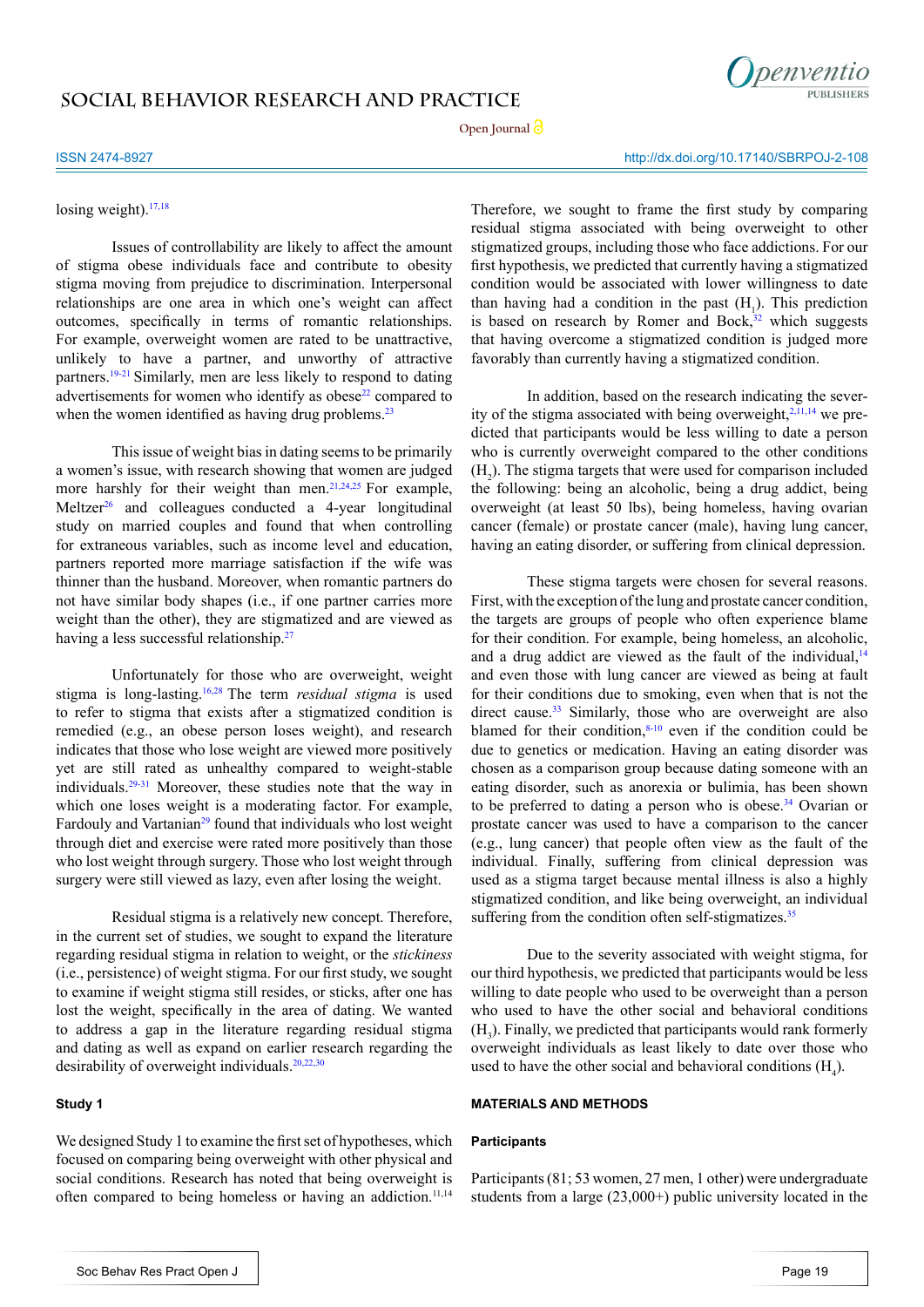

**Open Journal**

ISSN 2474-8927 http://dx.doi.org/10.17140/SBRPOJ-2-108

southeastern U.S. Students ranged in age from 18-46 (*M*=20.74, *SD*=4.88). Most of the participants were either Caucasian (46; 57%) or African-American (28; 35%). The majority of participants were freshmen (41; 51%) or sophomore (22; 27%).

Participants came from a psychology department masspretesting session conducted at the beginning of an academic term. Students volunteered from the General Psychology course to complete a survey containing a variety of demographic, behavioral, and attitudinal measures. They participated in groups of 10-30, signed an informed consent form, completed the survey in approximately 20 minutes, and received course research credit for their participation.

Brinthaupt and Pennington<sup>36</sup> provide a more detailed description about the structure and operation of the pretesting session and resulting data archive.

#### **Materials and Procedure**

As part of the pretesting survey, participants received a series of statements describing people who currently have or have had several different kinds of conditions or experiences. Ratings and rankings appeared on the survey in the following order. Instructions directed participants to assume that the information provided was all that they knew about the target person and to rate each statement using a 5-point Likert scale (0=*strongly disagree*, 4=*strongly agree*). The targets included eight physical or medical conditions. Each statement began with the stem "*I would be willing to date someone who…*" In particular, participants first rated their willingness to date someone who is an alcoholic, is a drug addict, is overweight (at least 50 lbs), homeless, has ovarian cancer (female) or prostate cancer (male), has lung cancer, has an eating disorder, or suffers from clinical depression.

Following the current condition ratings, participants rated their willingness to date someone who used to have those same conditions (e.g., "USED to be an alcoholic"). Finally, participants rank ordered each of the eight conditions in terms of their likelihood of dating someone who used to have that condition (1=*your top choice (most likely to date)*, 8=*your last choice (least likely to date)*). Seven participants failed to follow the directions for the ranking task, resulting in a sample size of 74 for these data.

#### **Results and Discussion**

Table 1 presents the descriptive statistics for the current and past versions of each of the conditions. As the *t*-test and mean values in the table show, the data supported our first hypothesis that currently having any of the stigmatized conditions (including overweight) would be associated with lower willingness to date than having had the conditions in the past. Analysis of gender differences on the 16 current and past condition ratings (using Bonferroni adjusted  $\alpha$ - levels of .003 per test (.05/16)) revealed no conditions with statistically significant differences.

Our second hypothesis predicted that participants would be less willing to date a person who is currently overweight over the other current conditions. Paired samples *t*-test analyses comparing the overweight condition to the other conditions (using Bonferroni adjusted α-levels of .006 per test (.05/8)) revealed several interesting results. First, as Table 1 indicates, participants reported being *more* willing to date a person who is currently overweight than a person who is an alcoholic  $(t(80)=6.36, p<.001)$ , a drug addict  $(t(80)=9.42,$ *p*<.001), or homeless (*t*(80)=6.50, *p*<.001). Overweight was not significantly different from the remaining conditions. Therefore, this hypothesis was not supported.

The third hypothesis specifically examined how residual weight stigma would be related to willingness to date when compared to other stigmatized conditions. With respect to having had the condition in the past, participants reported being *more* willing to date a person who used to be overweight than a person who was an alcoholic  $(t(80)=3.88, p<.001)$ , a drug

| Item                               | Currently |      | Used to |      |            |      |
|------------------------------------|-----------|------|---------|------|------------|------|
|                                    | Mean      | SD   | Mean    | SD   | t-value    | d    |
| Is/be overweight (at least 50 lbs) | 1.88      | 1.05 | 2.99    | 0.68 | $8.17***$  | 1.25 |
| Is/be an alcoholic                 | 0.88      | 1.08 | 2.59    | 0.93 | 14.36 ***  | 1.70 |
| Is/be a drug addict                | 0.53      | 0.92 | 2.23    | 1.12 | $13.27***$ | 1.66 |
| Is/be homeless                     | 1.07      | 1.05 | 2.93    | 0.80 | 14.33 ***  | 1.99 |
| Has/have ovarian/prostate cancer   | 2.20      | 0.99 | 2.85    | 0.85 | $6.47***$  | 0.70 |
| Has/have lung cancer               | 1.98      | 1.02 | 2.69    | 0.83 | $7.54***$  | 0.76 |
| Has/have an eating disorder        | 1.73      | 1.16 | 2.77    | 0.81 | $8.40***$  | 1.04 |
| Suffer(s) from clinical depression | 1.84      | 1.21 | 2.80    | 0.73 | 7.96 ***   | 0.96 |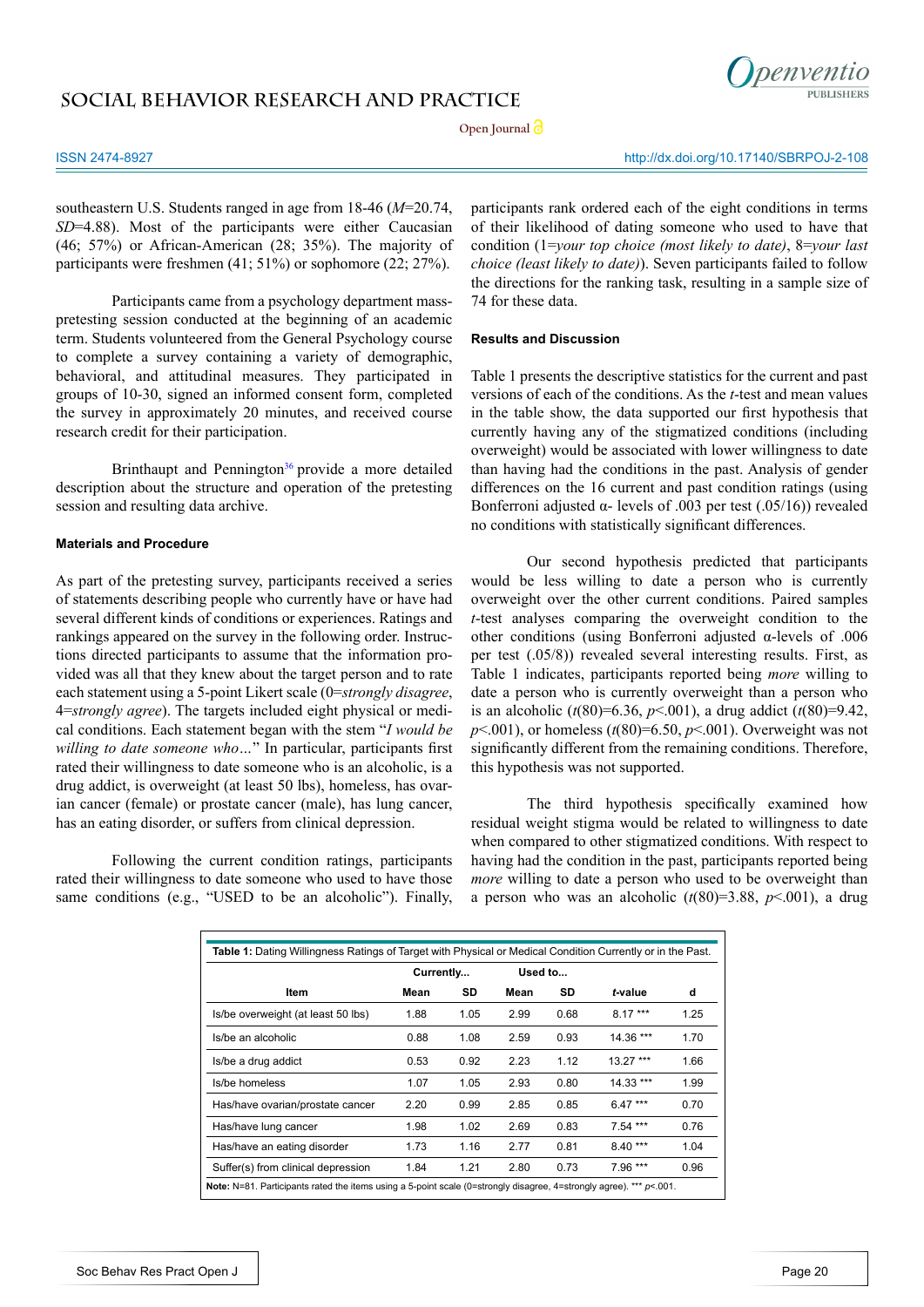

**Open Journal**

ISSN 2474-8927 http://dx.doi.org/10.17140/SBRPOJ-2-108

addict ( $t(80)=6.42$ ,  $p<0.01$ ), or had lung cancer ( $t(80)=3.22$ ,  $p$ <.003). There were no conditions in comparison to which participants were significantly less willing to date a person who used to be overweight. Thus, there was no evidence of residual stigma associated with overweight and no support for the third hypothesis. We also conducted a 2 (gender: Male, female) X 2 (time: Current, past) mixed ANOVA on the overweight condition. While replicating the time difference reported earlier, this analysis revealed no significant interaction between gender and time.

Our final analysis of the residual stigma question addressed how participants would rank individuals who used to have stigmatized conditions in terms of willingness to date. Analysis of the rank data revealed that overweight was ordered near the middle of the conditions (*M*=4.08, *SD*=2.04), with drug addict ranked the lowest (*M*=6.50, *SD*=1.99) and being homeless ranked the highest (*M*=2.54, *SD*=2.17). Consideration of the individual rankings of overweight indicated that 55% of participants ordered this condition as one of their top four preferences with respect to willingness to date, with 45% ordering it as one their four lowest preferences. Six participants ranked overweight as their top choice, and two ranked it as their lowest choice. The one-way chi-square test of the rankings indicated a significant effect,  $X^2(7)=15.08$ ,  $p<.04$ . Thus, there was no support for  $H_4$ , that participants would rank overweight individuals as least likely to date compared to the other social and behavioral conditions.

In summary, we found little evidence that overweight was an especially stigmatizing condition. Participants showed similar patterns of willingness to date for overweight compared to other physical or medical conditions. The evidence for residual stigma was similar for overweight and the other conditions. Participants also placed overweight as relatively moderate in terms of their preferential ranking of all the conditions. These results provide little support for the view that overweight is a particularly pernicious stigma, at least when it comes to willingness to date.

#### **Study 2**

In Study 1, our comparisons focused on conditions that may not be visible to the eye. For example, a person can look at another individual and not know that person is a drug addict or is depressed. For our second study, we sought to examine residual weight stigma in comparison to physical characteristics or conditions that are visible to the eye. Thus, for Study 2, we had similar hypotheses and research questions. However, in Study 2, we compared overweight to other visible physical conditions. These conditions included the following: Someone who has acne, has a large birthmark on their cheek, wears eye glasses, stutters when they speak, is missing a front tooth, is underweight (at least 15 lbs.), or has a tattoo on their face. We chose these conditions because they are easily visible to other people, as is overweight.

Therefore, we hypothesized the following:

 $H_s$ : Currently having a visible physical condition will be associated with lower willingness to date than having had a physical appearance condition in the past.

 $H_6$ : Participants will be less willing to date a person who is currently overweight over the other current visible physical condition conditions.

 $H_7$ : Participants will be less willing to date a person who used to be overweight over the other physical conditions that one used to have.

 $H<sub>g</sub>$ : Participants will rank formerly overweight individuals as least likely to date over the other physical conditions.

#### **MATERIALS AND METHODS**

#### **Participants**

Participants (83; 46 women, 37 men) were undergraduate students from a large (23,000+) public university located in the southeastern U.S. Students ranged in age from 18-43 (*M*=19.73, *SD*=3.19). Most of the participants were either Caucasian (41; 49%) or African-American (30; 36%). The majority of participants were freshmen (58; 70%) or sophomore (20; 24%). Participants came from public speaking courses and were drawn from a different academic term than the Study 1 participants. They completed the materials in class, after signing an informed consent form. Students finished the survey in approximately 20 minutes and received course research credit for their participation.

#### **Materials and Procedure**

The methodology and procedure were the same as with Study 1. In this case, we included overweight with conditions that were more visible to the eye. In particular, participants first rated their willingness to date (0=*strongly disagree*, 4=*strongly agree*) someone who has acne, has a large birthmark on their cheek, is overweight (at least 50 lbs.), wears eye glasses, stutters when they speak, is missing a front tooth, is underweight (at least 15 lbs.), or has a tattoo on their face. Following the current condition ratings, participants rated their willingness to date someone who used to have the same conditions. Finally, participants rank ordered each of the eight conditions in terms of their likelihood of dating someone who used to have that condition (1=*your top choice (most likely to date)*, 8=*your last choice (least likely to date)*). Three participants failed to follow the directions for the ranking task, resulting in a sample size of 80 for the ranking data.

#### **Results and Discussion**

Table 2 presents the descriptive statistics for the current and past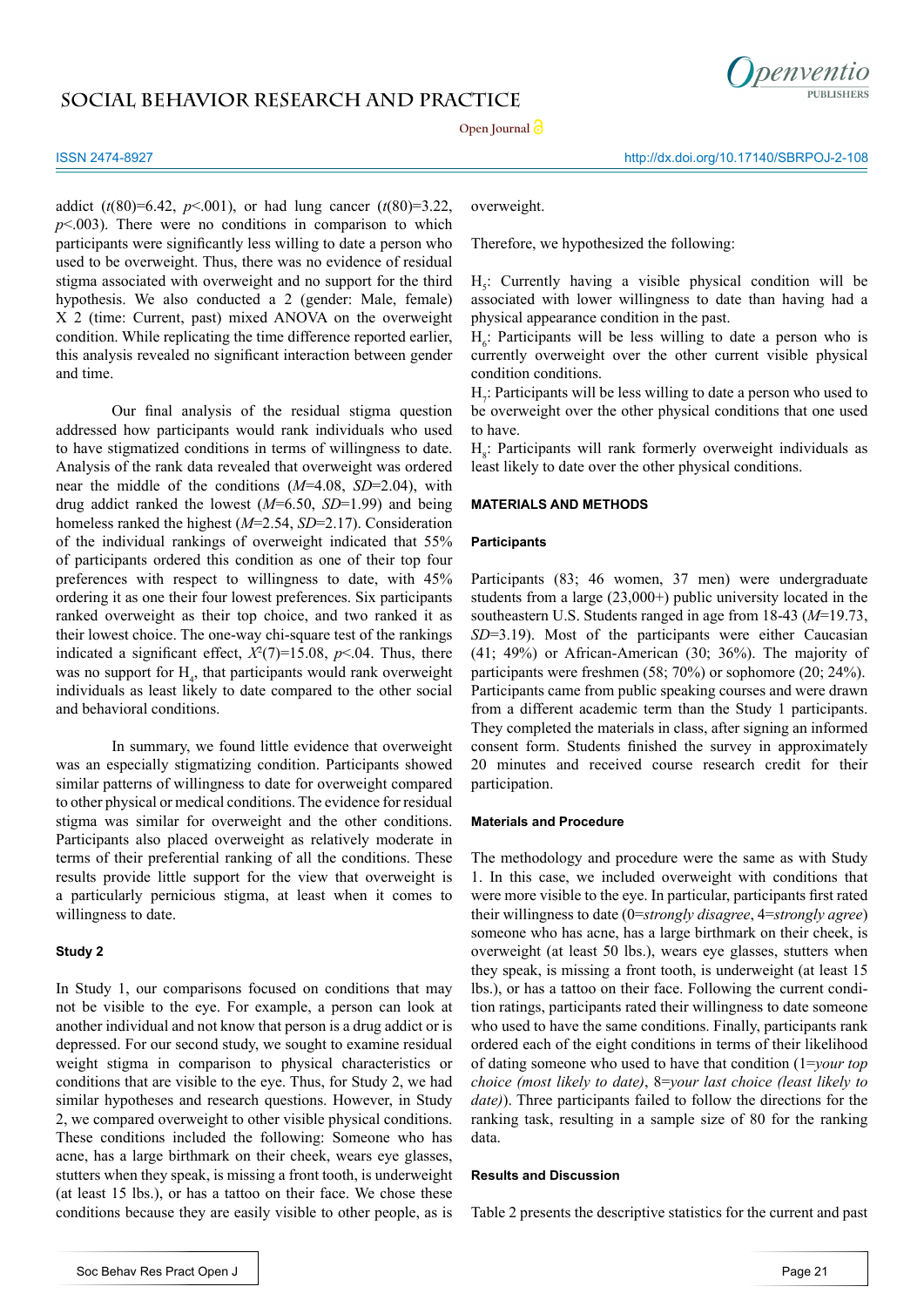

**Open Journal**

#### ISSN 2474-8927 http://dx.doi.org/10.17140/SBRPOJ-2-108

versions of each of the conditions. As the table indicates, there were negative aspects of most of the conditions. In particular, participants were significantly less likely to want to date targets who currently had each of the conditions (except eyeglasses) compared to targets who used to have those conditions. These results replicated the time findings from Study 1, showing support for hypothesis five (that currently visible physical conditions would be associated with lower willingness to date than having had those conditions in the past). As Table 2 indicates, seven of the eight conditions showed that current-condition ratings were significantly lower than past-condition ratings. Analysis of gender differences on the 16 current and past condition ratings (using Bonferroni adjusted  $\alpha$ -levels of .003 per test (.05/16)) revealed no conditions with statistically significant differences.

For hypothesis six, we used paired-samples *t*-tests (using Bonferroni adjusted  $\alpha$ -levels of .006 per test (.05/8)) to compare the overweight condition to the other physical appearance conditions. These analyses revealed several interesting results. First, as Table 2 shows, participants reported being less willing to date a person who is currently overweight than a person who has acne  $(t(82)=4.49, p<.001)$ , a facial birthmark (*t*(82)=3.68, *p*<.001), or wears glasses (*t*(82)=9.92,  $p<.001$ ). They reported being more willing to date a person who was currently overweight than a person who is missing a front tooth (*t*(82)=7.23, *p*<.001) or has a facial tattoo (*t*(82)=7.62,  $p<.001$ ). Thus, there was partial support for hypothesis six, that participants would be less willing to date a currently overweight person than a person with other visible physical conditions.

The seventh hypothesis specifically examined how residual weight stigma would be related to willingness to date when compared to the other physical appearance conditions. With respect to having had the condition in the past, participants reported being less willing to date a person who used to be overweight than a person who used to have acne  $(t(82)=2.96)$ , *p*<.005) or wear glasses (*t*(82)=3.29, *p*<.001). They reported being more willing to date a person who used to be overweight than a person who used to have a tattoo on their face  $(t(82)=6.05)$ ,  $p<.001$ ). Therefore, there was minimal support for the seventh

hypothesis. As with Study 1, we conducted a 2 (gender) X 2 (time: Current, past) mixed ANOVA on the overweight condition. This analysis revealed no significant interaction between gender and time.

Our final analysis of the residual stigma question addressed how participants would rank individuals who used to have the various physical appearance conditions in terms of willingness to date. Analysis of the rank data revealed that, as in Study 1, overweight was ordered near the middle of the conditions (*M*=4.08, *SD*=2.00), with having had a facial tattoo ranked the lowest (*M*=6.96, *SD*=1.64) and used to wear glasses ranked the highest (*M*=2.26, *SD*=1.98). Consideration of the individual rankings of overweight indicated that 60% of participants ordered this condition as one of their top four preferences with respect to willingness to date, with 40% ranking overweight in the four lowest preferences. Ten participants ranked overweight as their top choice, and seven ranked it as their lowest choice. The oneway chi-square test of the rankings indicated a significant effect,  $X^2(7)=22.80, p<0.002$ . Thus, there was little support for H<sub>8</sub>, that participants would rank formerly overweight individuals as least likely to date compared to the other physical conditions.

In summary, we found partial support for the prediction that overweight was a stigmatizing condition in comparison to conditions related to physical appearance. Compared to Study 1 (which examined a variety of disease and behavioral conditions), Study 2 results showed that, relative to certain physical appearance conditions, there may be some stigma associated with being overweight. However, similar to Study 1, there was little evidence for residual stigma associated with the overweight condition.

#### **Study 3**

To better understand the findings of Studies 1 and 2, we also needed to understand the extent to which individuals consider obesity to be an issue of personal responsibility compared to other stigmatized conditions. While there have been several studies regarding personal responsibility of one being overweight, the

| ltem                                      | Currently |      | Used to |      |           |      |
|-------------------------------------------|-----------|------|---------|------|-----------|------|
|                                           | Mean      | SD   | Mean    | SD   | t-value   | d    |
| Is/be overweight (at least 50 lbs)        | 2.28      | 1.05 | 3.16    | 0.90 | $7.53***$ | 0.90 |
| Has/have acne                             | 2.80      | 0.92 | 3.41    | 0.68 | $6.68***$ | 0.75 |
| Has/have a large birthmark on their cheek | 2.71      | 0.90 | 3.22    | 0.81 | $4.70***$ | 0.60 |
| Wear(s) eye glasses                       | 3.57      | 0.57 | 3.47    | 0.65 | 1.65      | 0.16 |
| Stutter(s) when they speak                | 2.48      | 1.00 | 3.23    | 0.85 | $6.90***$ | 0.81 |
| Is/be missing a front tooth               | 1.31      | 1.05 | 3.02    | 1.06 | 13.64 *** | 1.62 |
| Is/be underweight (at least 15 lbs)       | 2.52      | 0.92 | 3.16    | 0.89 | $6.08***$ | 0.71 |
| Has/have a tattoo on their face           | 1.12      | 1.34 | 2.41    | 1.31 | $9.51***$ | 0.97 |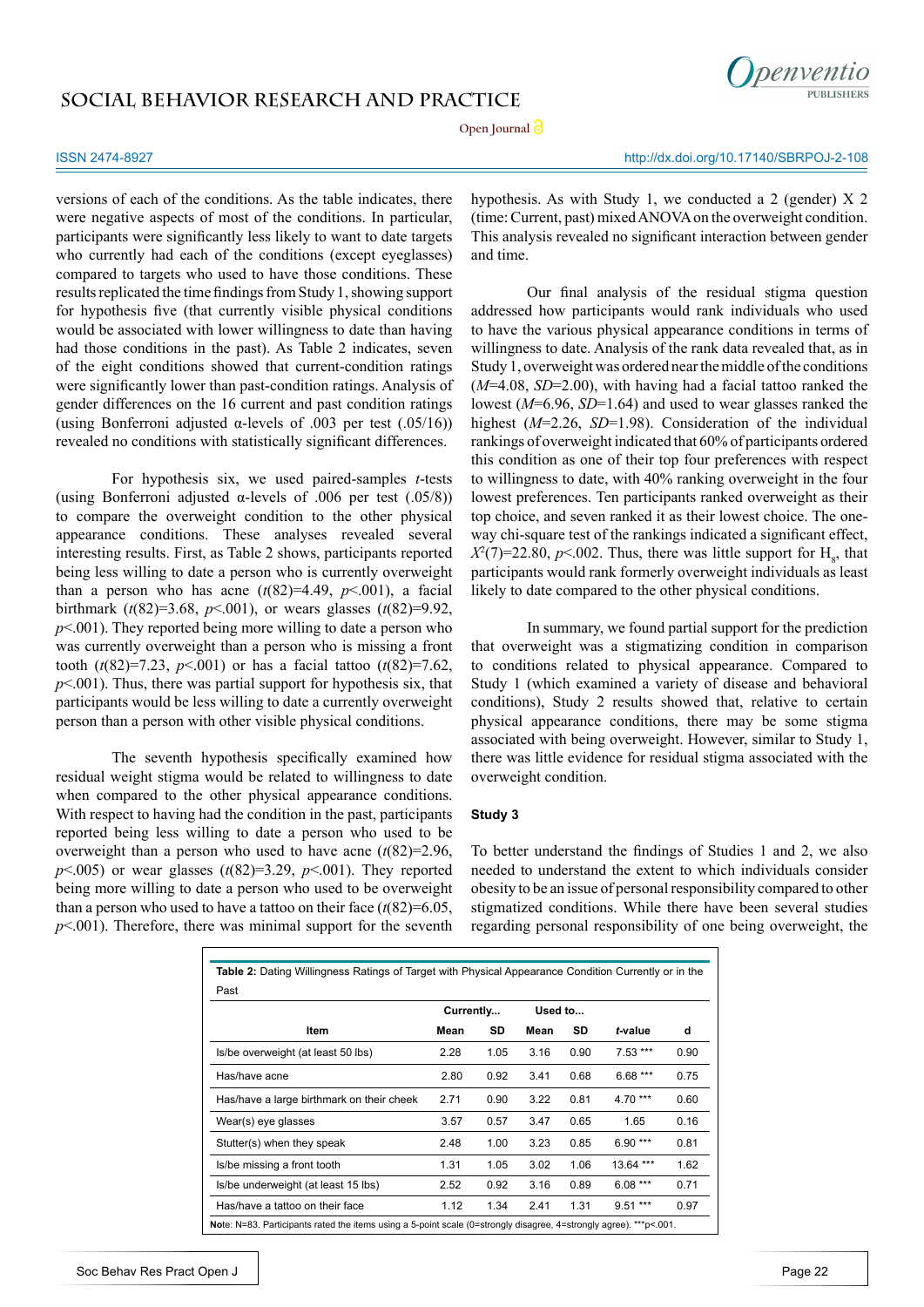

**Open Journal**

### ISSN 2474-8927 http://dx.doi.org/10.17140/SBRPOJ-2-108

extant research<sup>10,14,15</sup> was conducted prior to obesity being labeled a disease in 2013 by the American Medical Association.<sup>37</sup> Thus, we sought to examine the level of controllability that individuals associate with being overweight compared to the variety of other conditions we used in Studies 1 and 2 (e.g., homelessness, drug addiction, depression, cancer, missing teeth). Based on previous research, we predicted that participants would attribute personal responsibility for being overweight more than the other conditions  $(H<sub>9</sub>)$ .

#### **Materials and Method**

#### **Participants**

Participants (257; 169 women, 88 men) were undergraduate students from a large (23,000+) public university located in the southeastern U.S. Students ranged in age from 18-67 (*M*=19.81, *SD*=4.89). Most of the participants were either Caucasian (156; 61%) or African-American (55; 21%). The majority of participants were freshmen (151; 59%) or sophomore (70; 27%).

Participants came from a similar Psychology Department mass-pretesting session as described in Study 1. They completed the measures in a different academic term from the previous studies. They participated in groups of 10-30, signed an informed consent form, completed the survey in approximately 20 minutes, and received course research credit for their participation.

### **Materials and Procedure**

We examined the extent to which participants believed that a

person with a medical, behavioral, or physical appearance condition is personally responsible for that condition. We used the 16 unique items from Studies 1 and 2 and worded the items in present tense (e.g., "someone who is an alcoholic" and "someone who has a tattoo on their face"). The complete list of items appears in Table 3.

Participants received these instructions for rating the items: *For the following items, please rate the extent that you believe that the person with the "condition" is personally responsible for having that condition. Without knowing anything else about the person, to what extent do you think having the condition is due to their own behaviors, actions, or lifestyle?*  They rated these items with a 5-point scale (0=*They are not at all personally responsible for this condition*, 2=*They are moderately personally responsible for this condition*, 4=*They are completely personally responsible for this condition*).

### **Results and Discussion**

Table 3 provides descriptive statistics and results of *t-*test comparisons of mean responsibility ratings to the rating scale midpoint. As the table shows, participants rated four items significantly above the midpoint: Alcoholic, drug addict, overweight, and tattoo (using Bonferroni adjusted  $\alpha$ -levels of .003 per test (.05/15)). Except for the homeless, eating disorder and underweight items, participants rated all the remaining conditions as significantly below the midpoint, with the person being less rather than more responsible for those conditions.

As we expected, overweight was more likely than most other conditions to be seen as something for which one is per-

| Item                                                            |      | <b>SD</b> | t-value       | d    |
|-----------------------------------------------------------------|------|-----------|---------------|------|
| Someone who is overweight (at least 50 lbs).                    | 2.58 | 0.87      | 10.66 ***     | 0.67 |
| Someone who is an alcoholic.                                    | 3.00 | 0.90      | 17.76 ***     | 1.11 |
| Someone who has acne.                                           | 0.82 | 0.78      | $-24.39$ ***  | 1.51 |
| Someone who is a drug addict.                                   | 3.16 | 0.88      | 21.22 ***     | 1.32 |
| Someone who has a large birthmark on their cheek.               | 0.03 | 0.20      | $-153.91$ *** | 9.85 |
| Someone who wears eye glasses.                                  | 0.44 | 0.80      | $-31.41$ ***  | 1.95 |
| Someone who is homeless.                                        | 2.07 | 0.94      | 1.13          | 0.07 |
| Someone who has ovarian (female) or prostate (male) cancer.     | 0.31 | 0.64      | $-42.43$ ***  | 2.64 |
| Someone who stutters when they speak.                           | 0.31 | 0.60      | $-45.09$ ***  | 2.82 |
| Someone who has lung cancer.                                    | 1.30 | 1.18      | $-9.61$ ***   | 0.59 |
| Someone who is missing a front tooth.                           | 1.49 | 1.00      | $-8.23$ ***   | 0.51 |
| Someone who has an eating disorder (i.e., anorexia or bulimia). | 1.87 | 1.25      | $-1.64$       | 0.10 |
| Someone who is underweight (at least 15 lbs).                   | 1.81 | 1.06      | $-2.87$       | 0.18 |
| Someone who suffers from clinical depression.                   | 1.12 | 1.01      | $-14.09$ ***  | 0.87 |
| Someone who has a tattoo on their face.                         | 3.82 | 0.62      | 47.08 ***     | 2.94 |

moderately personally responsible for this condition). \*\*\**p*<.001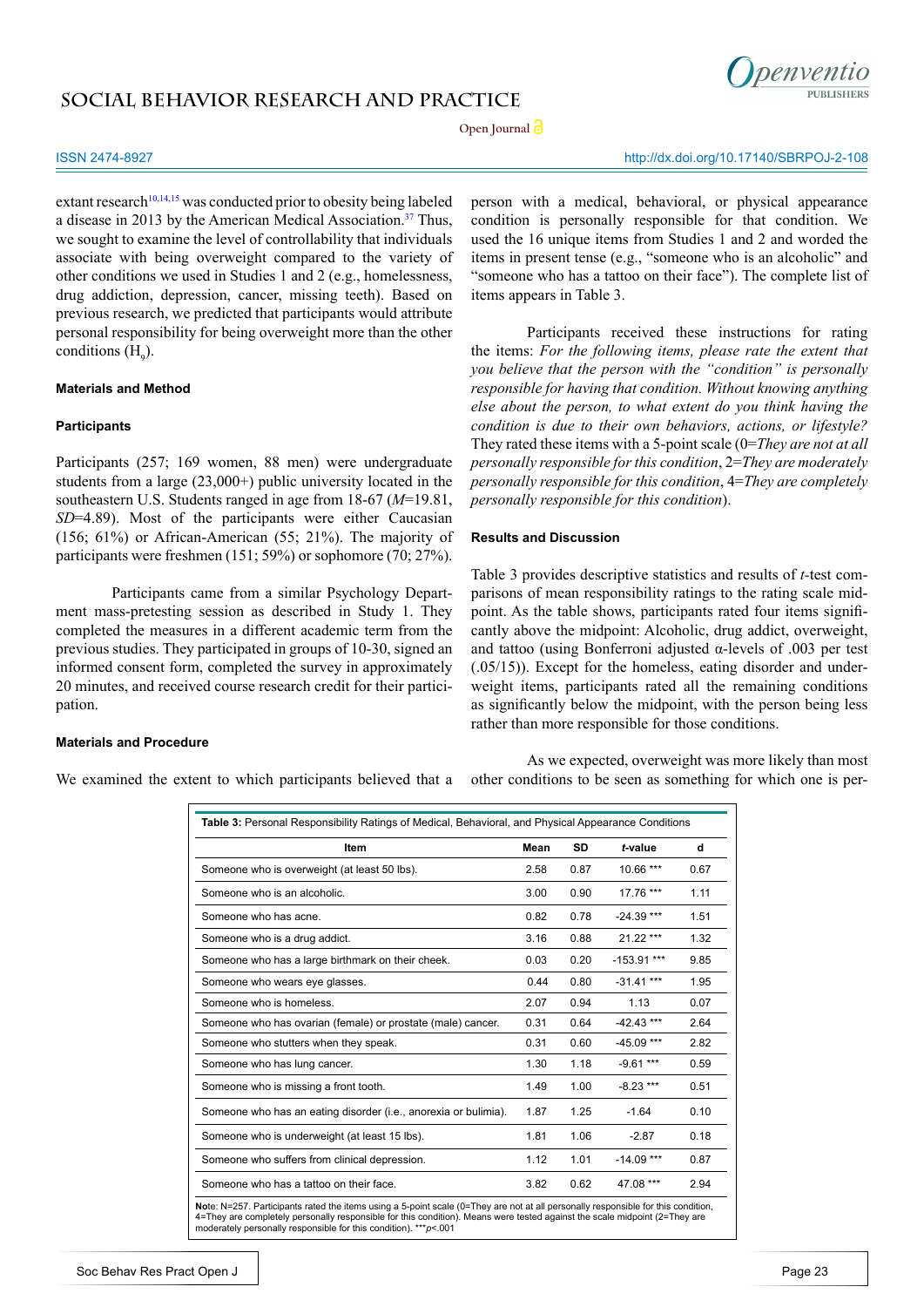



ISSN 2474-8927 http://dx.doi.org/10.17140/SBRPOJ-2-108

sonally responsible, with participants rating it between the moderately and largely responsible response options. Analysis of the percentage of participants who chose each of the five response options revealed that most respondents chose either the moderately personally responsible (38.5%), largely personally responsible (41.2%), or completely personally responsible (13.3%) options for the overweight item. The one-way chi-square test of the response options indicated a significant effect,  $X^2(4)=178.08$ , *p*<.001. Thus, the ninth hypothesis, that participants would attribute personal responsibility for being overweight more than the other conditions, was partially supported.

Matched-pairs *t*-tests comparing overweight ratings to the other conditions revealed several significant differences. As Table 3 indicates, someone who is overweight was judged to be less personally responsible for that condition than a target who is an alcoholic (*t*(256)=6.04, *p*<.001), a drug addict (*t*(256)=9.14, *p*<.001), or has a facial tattoo (*t*(256)=20.60, *p*<.001).

Participants rated overweight as a condition with significantly greater personal responsibility than all of the other conditions (all  $p<.001$ ). We also examined gender differences in the responsibility ratings. This analysis indicated that (using Bonferroni adjusted alpha levels of .003 per test (.05/15)) none of the 15 items showed significant gender differences.

The results suggest that there is a tendency for participants to attribute greater personal responsibility for the overweight condition compared to some of the other disease, behavioral, and physical appearance conditions. In Studies 1 and 2, three of the most stigmatized conditions (alcoholic, drug addict, and facial tattoo) were lower on dating likelihood than overweight, and overweight was rated as a condition for which one was less personally responsible compared to these conditions. However, despite overweight being rated more personally responsible than the remaining conditions, most of these did not show differences in dating preference relative to overweight. Thus, the responsibility data did not provide support for the residual weight stigma concept.

#### **DISCUSSION**

These studies examined the concept of residual weight stigma in the context of dating, specifically examining how residual weight stigma is perceived when compared to social, behavioral, and physical conditions. Results from Study 1 revealed that when compared to social and behavioral conditions, such as alcoholism, drug addiction, and homelessness, being overweight was less stigmatized both regarding current and past conditions. In addition, the results from Study 2 showed that being overweight was stigmatized, but it fell in the midpoint of stigmatized conditions both past and present, indicating that there is little residual stigma associated with being overweight in the context of dating. Finally, Study 3 examined the extent to which participants viewed individuals as personally responsible for the conditions they have. The results revealed that individuals view an overweight person as more personally responsible for many but not all of the conditions we examined.

While we found in Studies 1 and 2 that obesity stigma was not as severe as other stigmatized conditions, previous research<sup>14-16</sup> has shown different findings. Obesity stigma has been viewed as one of the worst stigmas that currently exists, $2$  and our findings confirm that obesity stigma exists in the context of data. However, unlike other studies, we found that when compared to other highly stigmatized conditions, being overweight is not as stigmatized in the context of dating. For Study 1, several of the conditions, including alcoholism and drug addiction, could be harmful either to the individual with the condition or to those who associate with that person. Therefore, it is likely that participants viewed dating someone as being overweight as less harmful than these other conditions. Similarly, Latner and colleagues[,30](#page-8-16) concept of residual stigma was not supported with these studies when compared to other conditions in the context of dating. Residual weight stigma was similar to the residual stigma of other social and behavioral conditions (i.e., Study 1) and being overweight was not stigmatized as much as some other physical conditions in Study 2. These findings are not supported by previous research.

However, despite being less stigmatized than other conditions, participants still rated overweight as a condition for which one is more personally responsible for than other conditions (Study 3). The third study examined all of the conditions in general, without any reference to dating. This brings up more questions regarding current and residual weight stigma in dating. Few research studies have focused specifically on the context of dating and obesity or overweight stigma. Studies that have examined the weight stigma and dating<sup>19,21,22</sup> have primarily examined overweight individuals in comparison with *normal* weight individuals and found that participants are less likely to date overweight partners. This study expanded on that research and situated the idea of overweight stigma in comparison to other physical, social, and behavioral conditions.

It is also worth noting that studies of obesity stigma conducted prior to 2013 examined obesity as a condition that a person brought upon him or herself. However, since 2013, obesity has been classified as a disease by the American Medical Association[.37](#page-8-15)Thus, this classification could be a reason for why the stigma regarding overweight is not as severe as other conditions. Future research will need to examine if the classification of obesity as a disease is related to perceptions of stigma, whether people are aware of or agree with the disease classification, and the extent to which people differentiate between conditions of overweight and obesity with respect to their perceptions and preferences.

Overall, the results of this study lead to more questions regarding residual weight stigma, general weight stigma, and

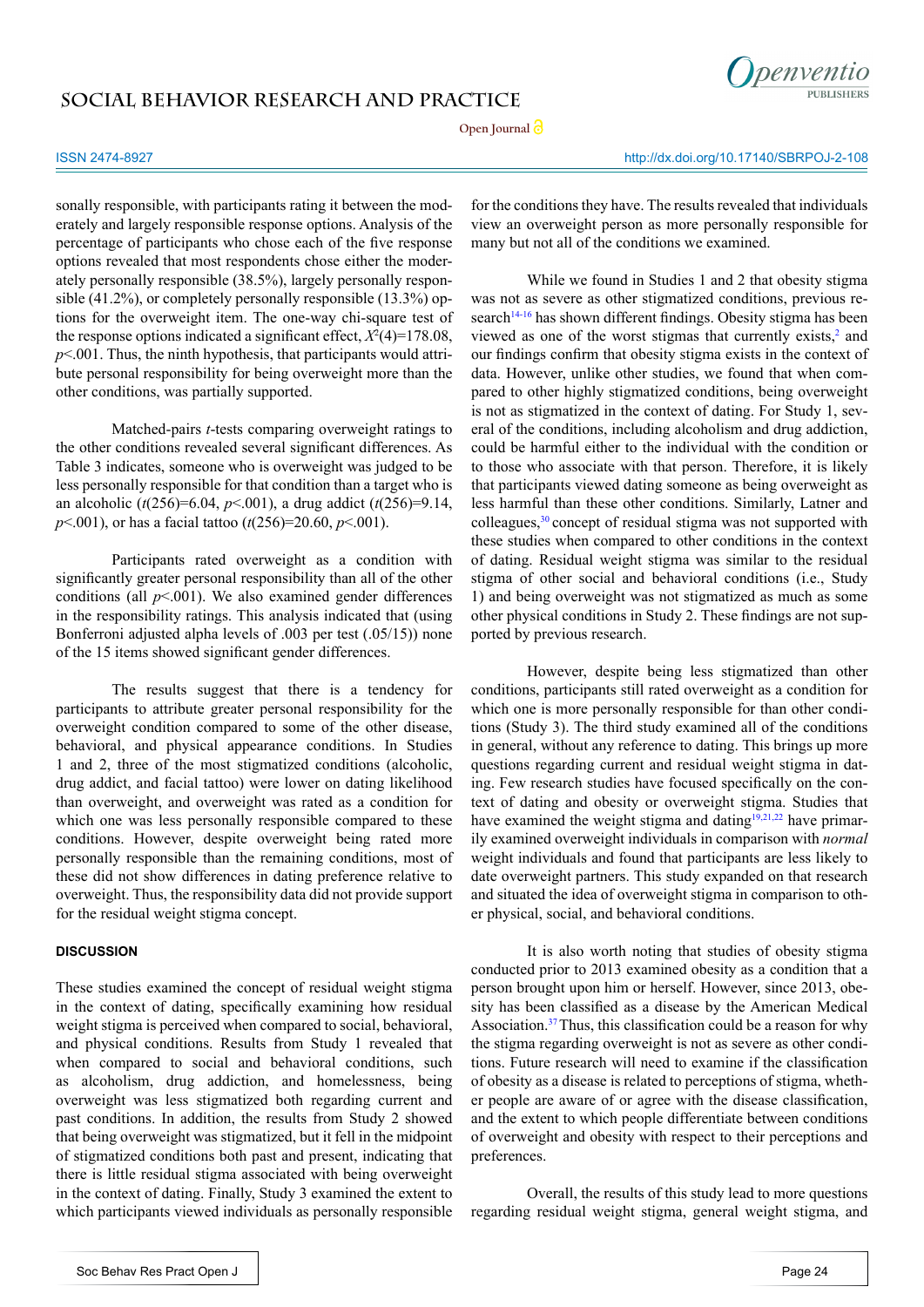

**Open Journal**

ISSN 2474-8927 http://dx.doi.org/10.17140/SBRPOJ-2-108

dating. This topic is worth exploring further, for as the obesity rate continues to increase,<sup>38</sup> more of the population will have to consider dating individuals who fall into the obese category. This could create issues with how individuals seek partners, what they are willing to accept in a partner, partner expectations, and partner communication.

### **LIMITATIONS AND FUTURE RESEARCH**

It is important to note that this study is not without limitations. First, while using a college research pool is convenient, the results may not be generalizable to other populations. Future research should seek to examine perceptions of overweight stigma outside the college population. The results may also have been different if we surveyed individuals regarding their perceptions about stable, long-term relationships (e.g., marriage) rather than shorter-term dating behavior.

Second, because there is a lack of research in the realm of residual weight stigma and dating, we created this study as exploratory in nature. Thus, our questions to participants were broad. Future research could seek to ask more specific questions regarding overweight and obesity stigma in the realm of dating.

Finally, previous research regarding overweight and dating has found gender differences, with men being more likely to stigmatize women regarding weight.<sup>22,24</sup> Our studies found no gender differences in terms of willingness to date individuals who are currently and used to be overweight. Future research might examine whether employing weight stigmatization is differentially related to willingness to date for men and women.

#### **CONCLUSION**

The present studies provided little evidence for residual stigma associated with the overweight condition and dating preferences. This exploratory set of studies has helped us understand the level of stigma associated with weight *versus* other conditions. The practical implications of this study include knowing how college students view weight in relation to other stigmatized conditions when it comes to dating among this age group. Residual weight stigma is a unique concept that can be further explored in relation to other conditions and interpersonal or group relationships.

### **CONFLICTS OF INTEREST**

The authors declare that they have no conflicts of interest.

### **REFERENCES**

<span id="page-7-0"></span>1. Latner JD, O'Brien KS, Durso LE, Brinkman LA, Macdonald T. Weighing obesity stigma: The relative strength of different forms of bias. *Int J Obesity*. 2008; 32(7): 1145-1152. doi: [10.1038/ijo.2008.53](http://www.nature.com/ijo/journal/v32/n7/abs/ijo200853a.html)

<span id="page-7-7"></span>2. Puhl R, Heuer C. The stigma of obesity: A review and update. *Obesity*. 2009; 17(5): 941-964. doi: [10.1038/oby.2008.636](http://onlinelibrary.wiley.com/doi/10.1038/oby.2008.636/full)

<span id="page-7-1"></span>3. Lewis S, Thomas S, Blood R, Castle D, Hyde J, Komesaroff P. How do obese individuals perceive and respond to the different types of obesity stigma that they encounter in their daily lives? A qualitative study. *Soc Sci Med*. 2011; 73(9): 1349-1356. doi: [10.1016/j.socscimed.2011.08.021](http://www.sciencedirect.com/science/article/pii/S0277953611005284)

4. Sutin A, Stephan Y, Terracciano A. Weight discrimination and risk of mortality. *Psychol Sci*. 2015; 26(11): 1803-1811. doi: [10.1177/0956797615601103](http://journals.sagepub.com/doi/abs/10.1177/0956797615601103)

5. Tomiyama A. Weight stigma is stressful. A review of evidence for the Cyclic Obesity/Weight-Based Stigma model. *Appetite*. 2014; 82: 8-15. doi: [10.1016/j.appet.2014.06.108](http://www.sciencedirect.com/science/article/pii/S0195666314003560)

<span id="page-7-2"></span>6. Ebneter D, Latner J, O'Brien K. Just world beliefs, causal beliefs, and acquaintance: Associations with stigma toward eating disorders and obesity. *Pers Indiv Differ*. 2011; 51(5): 618- 622. doi: [10.1016/j.paid.2011.05.029](http://www.sciencedirect.com/science/article/pii/S0191886911002595)

7. Puhl R, Brownell K. Psychosocial origins of obesity stigma: Toward changing a powerful and pervasive bias. *Obes Rev*. 2003; 4(4): 213-227. doi: [10.1046/j.1467-789x.2003.00122.x](http://onlinelibrary.wiley.com/doi/10.1046/j.1467-789X.2003.00122.x/full)

<span id="page-7-3"></span>8. Crandall C. Prejudice against fat people: Ideology and self-interest. *J Pers Soc Psychol*. 1994; 66(5): 882-894. doi: [10.1037/0022-3514.66.5.882](http://psycnet.apa.org/journals/psp/66/5/882/)

9. Dejong W. Obesity as a characterlogical stigma: The issue of responsibility and judgments of task performance. *Psychol Rep*. 1993; 73(3): 963-970. doi: [10.2466/pr0.1993.73.3.963](http://psycnet.apa.org/psycinfo/1994-21928-001)

<span id="page-7-8"></span>10. Musher-Eizenman D, Holub SC, Miller AB, Goldstein SE, Edwards-Leeper L. Body size stigmatization in preschool children: The role of control attributions. *J Pediatr Psycho*. 2004; 29(8): 613-620. doi: [10.1093/jpepsy/jsh063](https://academic.oup.com/jpepsy/article/29/8/613/966811/Body-Size-Stigmatization-in-Preschool-Children-The)

<span id="page-7-4"></span>11. Brownell K, Puhl, RM, Schwartz, MB, Rudd, L. *Weight Bias*. New York, USA: Guilford Press; 2005.

12. Crandall C, Martinez R. Culture, ideology, and antifat attitudes. *Pers Soc Psychol B*. 1996; 22(11): 1165-1176. doi: [10.1177/01461672962211007](http://journals.sagepub.com/doi/abs/10.1177/01461672962211007)

13. Puhl R, Brownell K. Bias, discrimination, and obesity. *Obes Res*. 2001; 9(12): 788-805. doi: [10.1038/oby.2001.108](http://onlinelibrary.wiley.com/doi/10.1038/oby.2001.108/full)

<span id="page-7-5"></span>14. Weiner B, Perry R, Magnusson J. An attributional analysis of reactions to stigmas. *J Pers Soc Psychol*. 1988; 55(5): 738-748. doi: [10.1037/0022-3514.55.5.738](http://psycnet.apa.org/journals/psp/55/5/738/)

<span id="page-7-6"></span>15. Crandall C, Moriarty D. Physical illness stigma and social